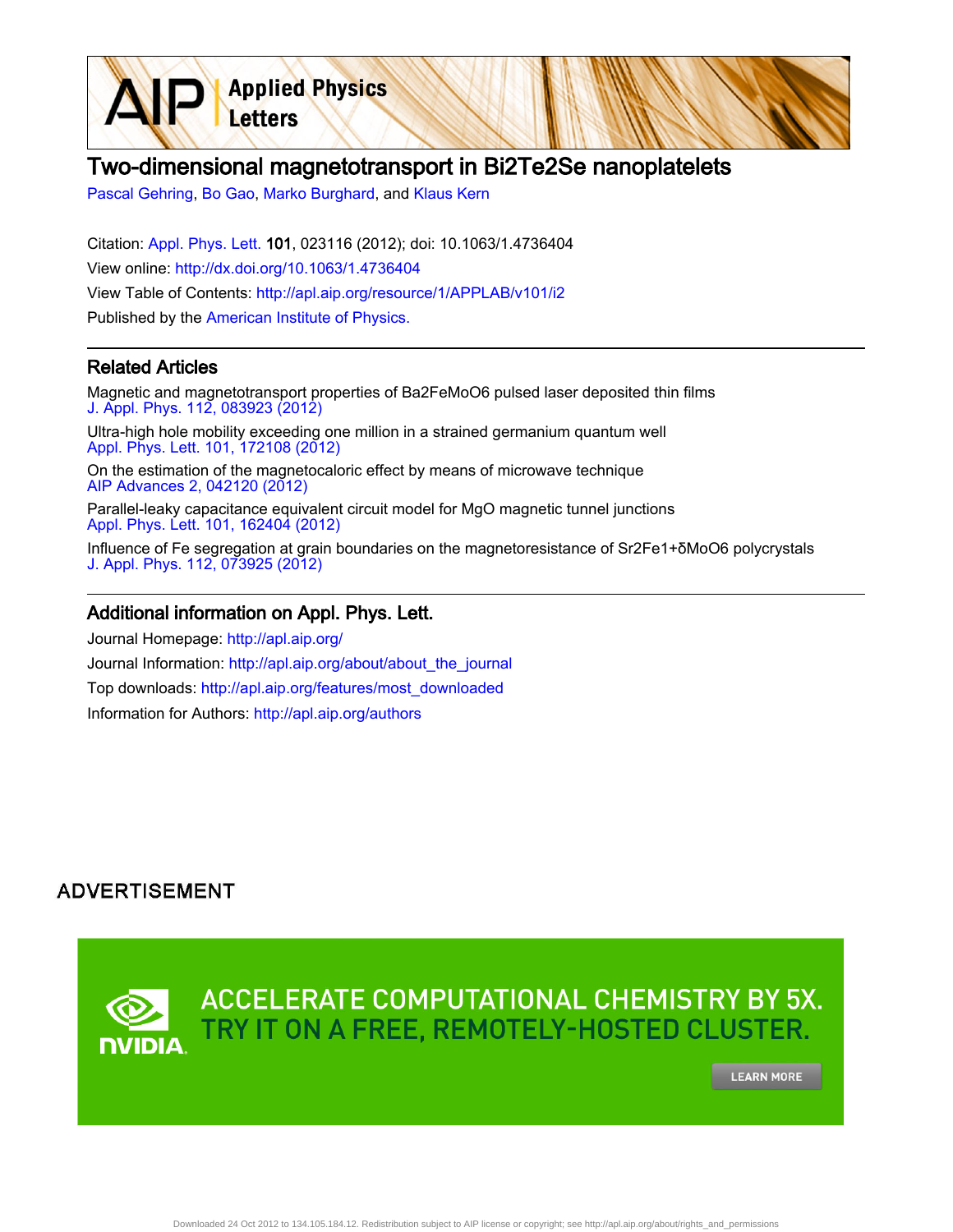## Two-dimensional magnetotransport in Bi<sub>2</sub>Te<sub>2</sub>Se nanoplatelets

Pascal Gehring,<sup>1,a)</sup> Bo Gao,<sup>1,b)</sup> Marko Burghard,<sup>1</sup> and Klaus Kern<sup>1,2</sup> <sup>1</sup>Max Planck Institute for Solid State Research, Heisenbergstrasse 1, D-70569 Stuttgart, Germany <sup>2</sup>Institute de Physique de la Matière Condensée, Ecole Polytechnique de Lausanne, 1015 Lausanne, Switzerland

(Received 23 March 2012; accepted 25 June 2012; published online 13 July 2012)

Single-crystalline  $Bi<sub>2</sub>Te<sub>2</sub>Se$  nanoplates with thicknesses between 8 and 30 nm and lateral sizes of several micrometers were synthesized by a vapour-solid growth method. Angle-dependent magnetoconductance measurements on individual nanoplates revealed the presence of a two-dimensional weak anti-localization effect. In conjunction with gate-dependent charge transport studies performed at different temperatures, evidence was gained that this effect originates from the topologically protected surface states of the nanoplates.  $\odot$  2012 American Institute of Physics. [[http://dx.doi.org/10.1063/1.4736404\]](http://dx.doi.org/10.1063/1.4736404)

Three-dimensional topological insulators (TIs) are bulk insulators but posses topologically protected Dirac-like surface states. $1-3$  $1-3$  The spin of the charge carriers in these states is locked to their momentum, rendering them immune against non-magnetic scattering centres.<sup>4</sup> Owing to this property, TIs are interesting for both, fundamental research and spintronic applications. However, while a range of compounds have been theoretically predicted<sup>[5–10](#page-3-0)</sup> and experimentally proven by angle-resolved photoemission spectroscopy  $(ARPES)^{1-3,11-13}$ to be TIs, such proof turned out to be more elusive by electrical transport measurements. This situation mainly arises from the high conductivity of the intrinsically doped bulk, making it difficult to separate surface and volume effects. $2,14-16$  One approach to overcome this problem is to counter-dope the material and thus shift the Fermi level into the bulk bandgap.<sup>[4,17–](#page-3-0)[19](#page-4-0)</sup> Further options are to increase the surface-tovolume ratio, $20,21$  to apply electrical gating in order to reduce the carrier density,  $21,22$  or to enhance the surface transport contribution using materials with low bulk mobility. With respect to the latter possibility, one of the most promising candidates is  $Bi<sub>2</sub>Te<sub>2</sub>Se$  that has been theoretically predicted<sup>[23](#page-4-0)</sup> and experimentally confirmed by  $ARPES<sup>11</sup>$  $ARPES<sup>11</sup>$  $ARPES<sup>11</sup>$  to be a TI. According to recent magnetotransport studies,  $Bi<sub>2</sub>Te<sub>2</sub>Se$  has indeed a high bulk resistivity of 6  $\Omega$  cm, and hence a strong surface contribution to the total conductance of about 6%, which is the largest value thus far reported for  $TIs.<sup>24</sup>$  In the present work, we investigate thin platelets of this compound, in particular the possibility to control the position of the Fermi level in the bulk band gap via electrostatic gating. Such capability is needed to compensate for the fact that most of the established synthesis procedures yield samples wherein the bulk dominates the electrical transport.

The  $Bi<sub>2</sub>Te<sub>2</sub>Se$  nanoplates were synthesized by a catalystfree vapour-solid (VS) method.<sup>21</sup> To this end, ultrapure  $Bi<sub>2</sub>Se<sub>3</sub>$  and  $Bi<sub>2</sub>Te<sub>3</sub>$  crystalline powders were placed in the hot zone of a horizontal tube furnace (tube diameter 2.5 cm), with  $Si/SiO<sub>x</sub>$  substrates being placed about 15 cm away within the colder downstream region. The tube was repeatedly evacuated to a pressure of  $p < 1$  mbar and flushed with ultrapure argon.

In Fig.  $1(a)$ , a transmission electron microscopy (TEM) image and a corresponding selected area diffraction pattern (inset) of a typical  $Bi<sub>2</sub>Te<sub>2</sub>Se$  platelet are shown.  $Bi_2 Se_xTe_{1-x}$ )<sub>3</sub> forms rhombohedral (space group  $R\overline{3}m$ ) crystals that consist of hexagonally close-packed atomic layers of five atoms (quintuple layer) which arrange along the c-axis as follows:  $Se^{(1)}/Te^{(1)} - Bi - Se^{(2)}/Te^{(2)} - Bi - Se^{(1)}/Te^{(1)}$ . All flakes investigated by TEM were found to be single crystalline, exhibiting {0001} and {1120} crystal facets. Toward determining their chemical composition, the  $Bi_2(Se_xTe_{1-x})_3$ platelets were investigated by Raman microscopy. The chalcogenides  $Bi<sub>2</sub>Se<sub>3</sub>$  and  $Bi<sub>2</sub>Te<sub>3</sub>$  are strongly Raman active and can be identified by their characteristic  $A_{1g}^1$ ,  $E_{2g}$ , and  $A_{1g}^2$ Raman peaks in the low wavenumber region. $^{25}$  In the corresponding alloys  $Bi_2(Se_xTe_{1-x})_3$ , these peaks shift with changing composition.<sup>26</sup> For  $x < 1/3$  this shift is small, since only the  $Te^{(2)}$  atoms are replaced by Se atoms and the Bi-Te<sup>(2)</sup> and  $Bi-Se^{(2)}$  bonds are of similar strength. In contrast, when x exceeds  $1/3$  also Te<sup>(1)</sup> atoms get replaced by Se, which causes a notable shift of the  $A_{1g}^{1}$  mode, as well as a splitting of the  $A^2_{1g}$  mode due to out-of-phase movements of the outer Bi and  $Te^{(1)}/Se^{(1)}$  atoms. Fig. [1\(b\)](#page-2-0) compares the Raman spectra acquired from the  $Bi<sub>2</sub>Se<sub>3</sub>/Bi<sub>2</sub>Te<sub>3</sub>$  starting materials and a representative  $\rm{Bi}_2(\rm{Se}_xTe_{1-x})_3$  nanoplate. The experimentally accessible range of 80–200 cm<sup>-1</sup> contains the  $E_{2g}$  and  $A_{1g}^2$ peaks, but not the  $A_{1g}^{1}$  peak. The nanoplate spectrum displays three distinct features, namely the  $E_{2g}$  peak at 105.2 cm<sup>-1</sup> and the  $A^2_{1g}$  peak which is split into two components at 138.8 and  $148.9 \text{ cm}^{-1}$ , respectively. The latter two peak positions are in

0003-6951/2012/101(2)/023116/4/\$30.00 101, 023116-1 © 2012 American Institute of Physics

Subsequently, the carrier gas flow rate and pressure were adjusted to 150 sccm and 80 mbar, respectively. The furnace was then heated to  $590^{\circ}$ C, at which temperature it was kept for 6 min, followed by natural cool down without gas flow at a constant pressure of 80 mbar. It was found that the stoichiometry  $Bi_2(Se_xTe_{1-x})_3$  of the product depends sensitively on the position of the  $Bi<sub>2</sub>Se<sub>3</sub>$  and the  $Bi<sub>2</sub>Te<sub>3</sub>$  sources and the molar ratio of the powders used. In order to obtain  $Bi<sub>2</sub>Te<sub>2</sub>Se$ , 266 mg of  $Bi<sub>2</sub>Se<sub>3</sub>$  powder (hot zone) and 355 mg of  $Bi<sub>2</sub>Te<sub>3</sub>$ powder (6 cm away) had to be used. According to atomic force microscopy (AFM) and scanning electron microscopy (SEM) analysis, thus obtained  $Bi<sub>2</sub>Te<sub>2</sub>Se$  nanoplates have lateral sizes of  $1-10 \mu m$  and thicknesses of 8–30 nm.

a)Electronic mail: P.Gehring@fkf.mpg.de.

b)Electronic mail: B.Gao@fkf.mpg.de.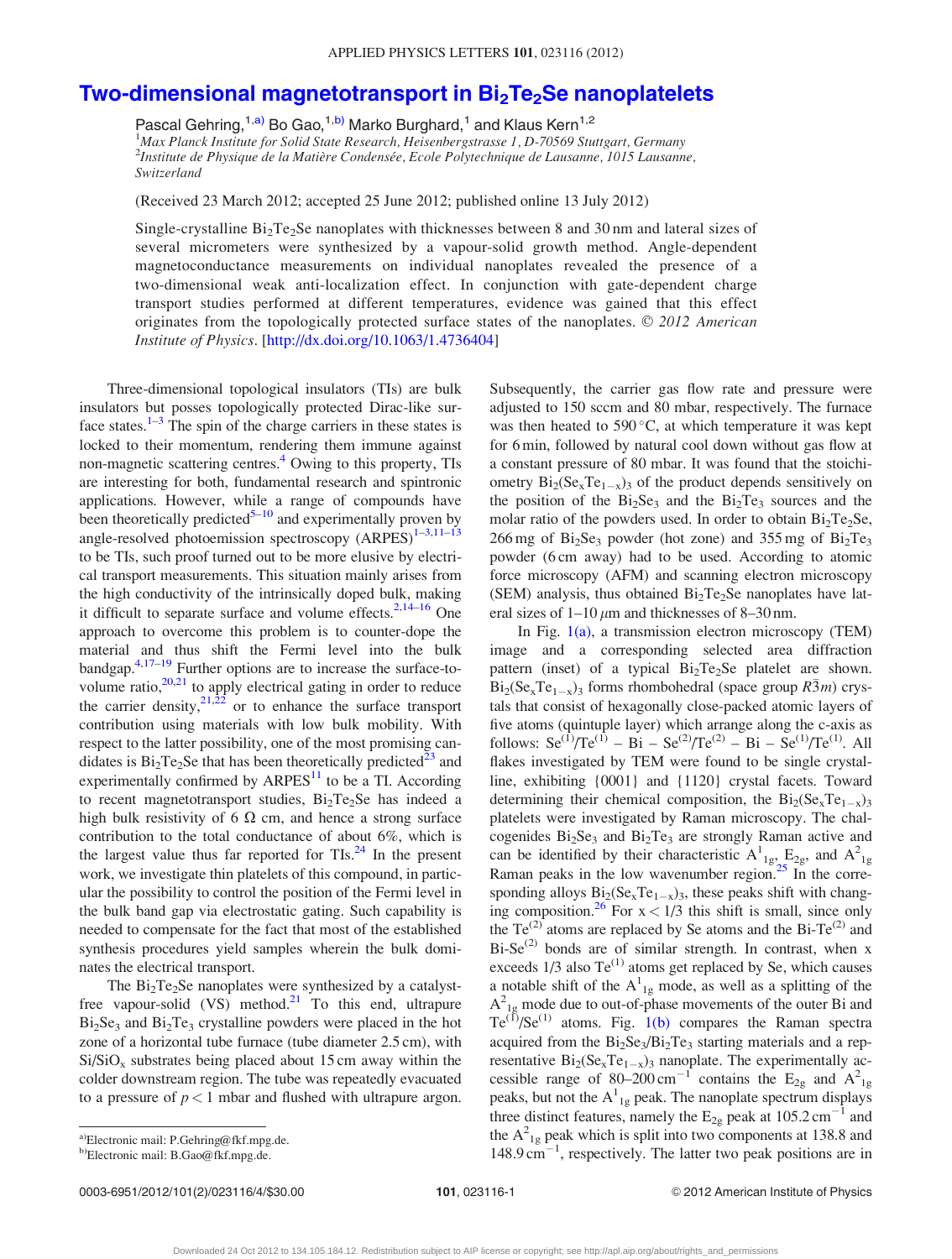<span id="page-2-0"></span>

FIG. 1. (a) TEM image and corresponding selected area diffraction pattern (inset) of a  $Bi_2Te_2Se$  nanoplate. Scale bar corresponds to 1  $\mu$ m (inset: 5 1/nm). (b) Raman spectra of a  $Bi<sub>2</sub>Se<sub>3</sub>$  flake (top), a  $Bi<sub>2</sub>Te<sub>2</sub>Se$  nanoplate synthesized by the CVD method (middle), and a  $Bi<sub>2</sub>Te<sub>3</sub>$  flake (bottom). (c) Optical image of a 15 nm thick flake contacted in Hall bar geometry (scale bar:  $5 \mu m$ ).

good agreement with the corresponding values of  $139.7 \pm 1$  cm<sup>-1</sup> and  $148.5 \pm 1$  cm<sup>-1</sup>, as reported by Richter and Becker<sup>[26](#page-4-0)</sup> for Bi<sub>2</sub>Te<sub>2</sub>Se bulk samples, from which  $x = 0.34$ can be concluded for the present samples.

In order to determine the charge transport mechanism and dimensionality of the involved transport channels in the nanoplatelets, we performed magnetotransport studies. To this end, the  $Bi<sub>2</sub>Te<sub>2</sub>Se$  nanoplates were mechanically transferred onto Si substrates covered with a  $300 \text{ nm}$  thick  $SiO<sub>2</sub>$  layer. Individual plates were provided with Ti(4 nm)/Au(40 nm) contacts in Hall-bar or van-der-Pauw geometry using e-beam lithography (as exemplified in Fig. 1(c)). Prior to metal evaporation, the exposed regions were subjected to Ar-plasma (50 s at 250 W) in order to reduce the contact resistance. Low temperature Hall measurements on several devices revealed an average electron density  $n_{3D}$  of about  $10^{25}$  m<sup>-3</sup>, a value comparable to typical  $Bi<sub>2</sub>Se<sub>3</sub>$  crystals.<sup>21</sup> The average Hall mobility  $\mu$  of our samples was determined to be on the order of 100-400 cm<sup>2</sup>/Vs, lower than in pure  $Bi<sub>2</sub>Se<sub>3</sub>$  or  $Bi<sub>2</sub>Te<sub>3</sub>$  nanostructures.<sup>32,34</sup> Fig. 2(a) presents the low field magnetoconductance signal  $\Delta \sigma = \sigma(B) - \sigma(B = 0)$  of a 15 nm thick Bi<sub>2</sub>Te<sub>2</sub>Se plate at T = 1.5 K as a function of the tilting angle  $\theta$  between the z-axis and the B-field direction. The prominent peak around  $B = 0$  T can be attributed to the weak anti-localization (WAL) effect, which is the characteristic of materials wherein strong spin-orbit coupling strongly suppresses backscattering due to time-reversal symmetry, resulting in a negative correction to the resistance at zero B-field. $32$  Application of a magnetic field breaks the time reversal symmetry, leading to enhanced backscattering and a corresponding increase of resistance. This effect is not limited to 2D systems, but can also have a contribution from the 3D bulk. To test whether the observed WAL effect is a pure two-dimensional (2D) effect, the sample was tilted in the external magnetic field, since in this case the signal should depend only on the magnetic field component  $B_z = B\sin(\theta)$  normal to the sample surface. For the present samples, the WAL effect vanishes at  $\theta = 0^{\circ}$  (B in plane,  $B<sub>z</sub> = 0$ , under which condition the magnetoconductance shows a simple parabolic behavior like in conventional semi-



FIG. 2. Corrected low field magnetoconductance signal acquired from a 15 nm thick Bi<sub>2</sub>Te<sub>2</sub>Se nanoplate for different angles  $\theta$  as a function of (a) the magnetic field and (b) the magnetic field component  $B_z = B\sin(\theta)$  normal to the surface. The fitting result for the WAL curve recorded at  $\theta = 90^\circ$  is shown in black. For  $\theta = 0^{\circ}$ , the data were fitted with a B<sup>2</sup> model.

conductors. The 2D character of the WAL is further illustrated by Fig. 2(b), where  $\Delta \sigma$  is plotted as a function of B<sub>z</sub>. It can be seen that all curves coincide for different angles  $\theta$ . The observed angular dependence of  $\Delta\sigma$  signifies the 2D character of the WAL, suggesting that this effect originates from the topologically protected 2D surface states. A similar conclusion based upon angle-dependent magnetotransport measurements has recently been drawn for thin  $Bi<sub>2</sub>Te<sub>3</sub>$  films grown by MBE.<sup>[27](#page-4-0)</sup> The magnetoconductance data can be well fitted by the Hikami-Larkin-Nagaoka (HLN) model<sup>28</sup> for 2D localization:  $\Delta \sigma(B) = \alpha (e^2/h) [\ln(B_\phi/B) - \Psi(1/2 + B_\phi/B)]$ , with  $B_{\phi} = \hbar/(4el_{\phi}^2)$  where  $\Psi$  is the digamma function,  $l_{\phi}$  is the phase coherence length, and the constant  $\alpha = 0.5$  for each contributing 2D transport channel. By fitting the magnetoconductance curve at  $\theta = 90^{\circ}$  with the HLN equation yields  $\alpha = 0.57$ and  $l_{\varphi} = 69.5$  nm. The value of  $\alpha = 0.57 \approx 0.5$  indicates that only one surface is contributing to the 2D WAL effect, in analogy to  $Bi<sub>2</sub>Se<sub>3</sub>$  (Ref. [29\)](#page-4-0) and  $Bi<sub>2</sub>Te<sub>3</sub>$  (Ref. [27](#page-4-0)) thin films. It is noteworthy that the  $\Delta \sigma(B)$  signal in Fig. 2(a) shows a notable oscillatory behavior. These features could be explained by quantum interference phenomena like universal conductance fluctuations<sup>[35](#page-4-0)</sup> or the Aharonov-Bohm effect<sup>[36](#page-4-0)</sup> which have been observed in various TI materials.

Having demonstrated the pure 2D magnetotransport in very thin nanoplatelets, we explored the possibility of using an external gate to tune the Fermi level in such manner as to favor charge transport through the surface state also in thicker platelets. Such samples still show WAL at zero angle, $27$  and their Fermi level position is expected near the conduction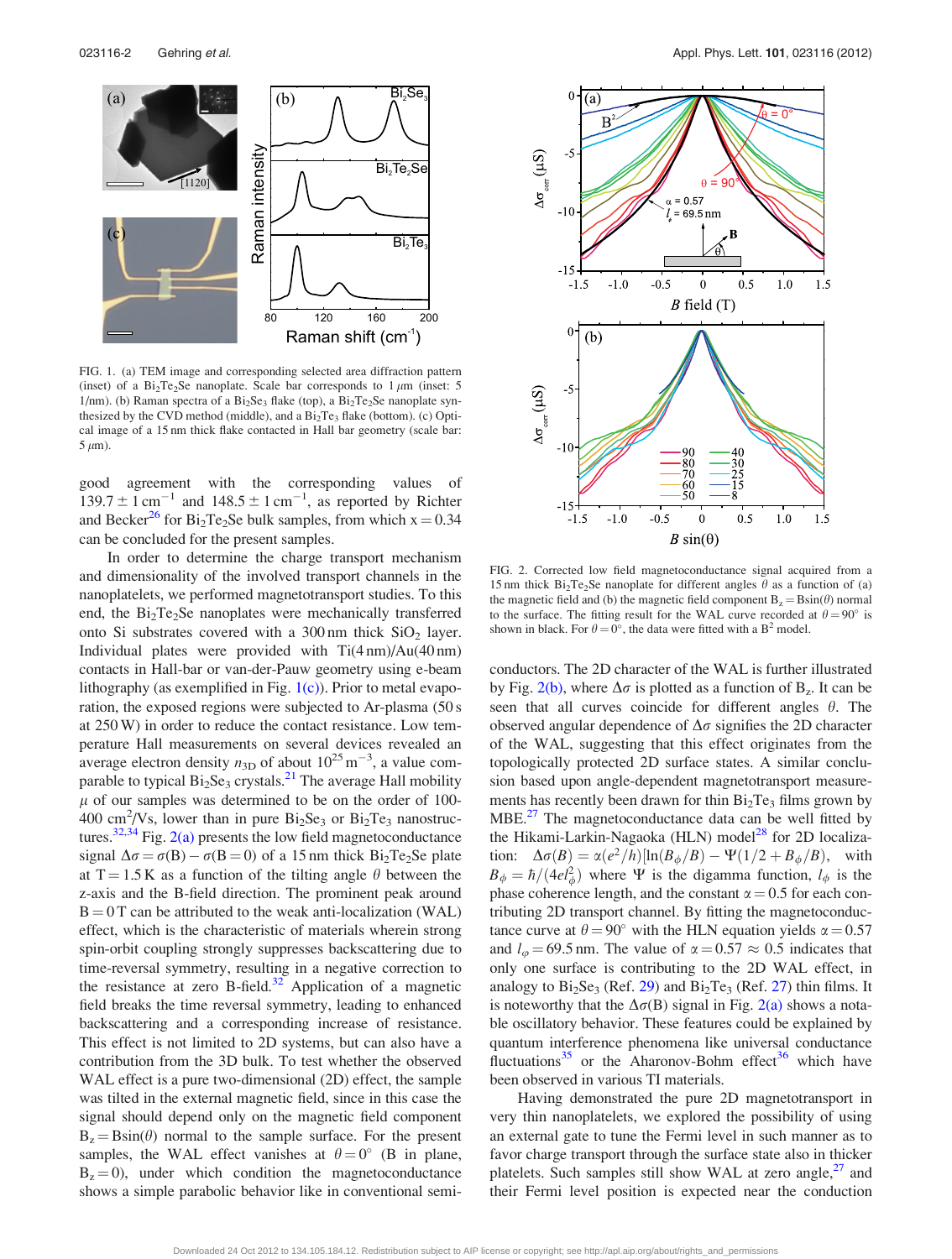<span id="page-3-0"></span>

FIG. 3. (a) Temperature dependent resistance recorded at different backgate voltages applied to a  $Bi_2Te_2Se$  nanoplate with a thickness of  $\sim$ 20 nm. Dotted lines: Arrhenius fits to the curves. (b) Energy gap  $\Delta$  between Fermi level and bulk conduction band edge for different gate voltages, as obtained from Arrhenius type fitting. The inset shows the definition of  $\Delta$ .

band (CB) edge. Along these lines, we measured the temperature dependence of resistance at different back gate voltages for several platelets with a thickness above 20 nm. The aim of these experiments was to access the Fermi level position from the observed thermal activation barriers. The behavior is exemplified in Fig. 3(a) for  $a \sim 20$  nm thick Bi<sub>2</sub>Te<sub>2</sub>Se nanoplatelet. While at zero gate voltage, purely thermally activated behaviour can be discerned, at highest negative gate voltage  $(-110 V)$  a resistance maximum emerges at approximately 50 K. At moderate temperatures, the mobility of the surface electrons is expected to be low due to strong electron-phonon scattering,<sup>[30](#page-4-0)</sup> and correspondingly the charge transport through the bulk should dominate over the surface state. On this basis, the thermal activation behaviour can be attributed to the excitation of surface state electrons nearby the Fermi level into the bulk CB, with the excitation energy being equal to the energy gap  $\Delta$  between the Fermi level and the CB edge.<sup>31</sup> We extracted the energy gap  $\Delta$  by fitting the R(T) curves in the high T range  $(80-180 \text{ K})$  with an Arrhenius formula  $R(T) = R0 + A*exp[-\Delta/T]$  (black, dotted curves in Fig. 3(a)). Thus obtained values are plotted in Fig.  $3(b)$  as a function of gate voltage. It is apparent that the application of increasingly negative gate voltages results in the expected increase of the energy gap. The maximum in the R(T) curves at negative gate voltages can be explained by an interplay between two effects. The first one comprises a resistance increase due to the

reduced carrier concentration at lower temperatures. The second effect, which counteracts the aforementioned resistance increase, involves the reduction of electron-phonon scattering of the surface electrons upon cooling, owing to the metallic character of surface state electrons. $31$  As distinguished from the behaviour under negative gate voltages, the temperature behaviour can be changed into purely metallic by applying a strong positive gate voltage  $(+80 \text{ V})$ . In this gating regime, the Fermi level is located within the bulk conduction band, similar to quasi-metallic  $Bi<sub>2</sub>Se<sub>3</sub>$  crystals without compensation doping. $33$ 

In summary, we have demonstrated the presence of a 2D WAL effect in thin nanoplatelets of  $Bi<sub>2</sub>Te<sub>2</sub>Se$ , which points toward the participation of the topologically protected surface states in the charge transport. The samples are amenable to gate control, as proven by gate- and temperaturedependent resistance measurements, enabling the manifestation of surface state transport also for thicker platelets. Our results establish  $Bi<sub>2</sub>Te<sub>2</sub>Se$  as a valuable material for further studies of the fundamental properties of topological surface states.

We wish to acknowledge G. Pathak for experimental support, as well as Y. Weng for help with the TEM experiments.

- <sup>1</sup>D. Hsieh, D. Qian, L. Wray, Y. Xia, Y. S. Hor, R. J. Cava, and M. Z. Hasan, [Nature \(London\)](http://dx.doi.org/10.1038/nature06843) <sup>452</sup>, 970–974 (2008). <sup>2</sup>
- $2Y$ . Xia, D. Qian, D. Hsieh, L. Wray, A. Pal, H. Lin, A. Bansil, D. Grauer, Y. S. Hor, R. J. Cava, and M. Z. Hasan, [Nat. Phys.](http://dx.doi.org/10.1038/nphys1274) 5, 398-402 (2009).
- <sup>3</sup>D. Hsieh, Y. Xia, D. Qian, L. Wray, F. Meier, J. H. Dil, J. Osterwalder, L. Patthey, A. V. Fedorov, H. Lin, A. Bansil, D. Grauer, Y. S. Hor, R. J.
- Cava, and M. Z. Hasan, [Phys. Rev. Lett.](http://dx.doi.org/10.1103/PhysRevLett.103.146401) <sup>103</sup>, 146401 (2009). <sup>4</sup> <sup>4</sup>D. Hsieh, Y. Xia, D. Qian, L. Wray, J. H. Dil, F. Meier, J. Osterwalder,
- L. Patthey, J. G. Checkelsky, N. P. Ong, A. V. Fedorov, H. Lin, A. Bansil, D. Grauer, Y. S. Hor, R. J. Cava, and M. Z. Hasan, [Nature \(London\)](http://dx.doi.org/10.1038/nature08234) 460, 1101–1105 (2009).
- <sup>5</sup>H. Zhang, C.-X. Liu, X.-L. Qi, X. Dai, Z. Fang, and S.-C. Zhang, [Nat.](http://dx.doi.org/10.1038/nphys1270) [Phys.](http://dx.doi.org/10.1038/nphys1270) 5, 438-442 (2009).
- Y. L. Chen, Z. K. Liu, J. G. Analytis, J.-H. Chu, H. J. Zhang, B. H. Yan, S.-K. Mo, R. G. Moore, D. H. Lu, I. R. Fisher, S. C. Zhang, Z. Hussain, and Z.-X. Shen, *[Phys. Rev. Lett.](http://dx.doi.org/10.1103/PhysRevLett.105.266401)* **105**, 266401 (2010).
- <sup>7</sup>S. Chadov, X.-L. Qi, J. Kübler, G. H. Fecher, C. Felser, and S.-C. Zhang, [Nature Mater.](http://dx.doi.org/10.1038/nmat2770) 9, 541-545 (2010).
- <sup>8</sup>H. Lin, T. Das, L. A. Wray, S.-Y. Xu, M. Z. Hasan, and A. Bansil, [New J.](http://dx.doi.org/10.1088/1367-2630/13/9/095005) [Phys.](http://dx.doi.org/10.1088/1367-2630/13/9/095005) 13, 095005 (2011).
- $^{9}$ H. Jin, J.-H. Song, A. J. Freeman, and M. G. Kanatzidis, *[Phys. Rev. B](http://dx.doi.org/10.1103/PhysRevB.83.041202)* 83,
- 041202 (2011).  $10X$ . Zhang, H. Zhang, J. Wang, C. Felser, and S.-C. Zhang, [Science](http://dx.doi.org/10.1126/science.1216184) 335,
- 1464 (2012). 11T. Arakane, T. Sato, S. Souma, K. Kosaka, K. Nakayama, M. Komatsu, T. Takahashi, Zhi Ren, Kouji Segawa, and Yoichi Ando, [Nat. Commun.](http://dx.doi.org/10.1038/ncomms1639) 3
- 636 (2012).  $12T$ . Sato, K. Segawa, K. Kosaka, S. Souma, K. Nakayama, K. Eto, T. Minami, Y. Ando, and T. Takahashi, Nat. Phys. 7, 840–844 (2011).
- <sup>13</sup>D. Kong, Y. Chen, J. J. Cha, Q. Zhang, J. G. Analytis, K. Lai, Z. Liu, S. S. Hong, K. J. Koski, S.-K. Mo, Z. Hussain, I. R. Fisher, Z.-X. Shen, and
- Y. Cui, [Nat. Nanotechnol.](http://dx.doi.org/10.1038/nnano.2011.172) 6, 705–709 (2011). <sup>14</sup>G. Hyde, H. Beale, I. Spain, and J. Woollam, [J. Phys. Chem. Solids](http://dx.doi.org/10.1016/S0022-3697(74)80186-1) 35,
- 1719–1728 (1974). 15G. Wang, X.-G. Zhu, Y.-Y. Sun, Y.-Y. Li, T. Zhang, J. Wen, X. Chen, K. He, L.-L. Wang, X.-C. Ma, J.-F. Jia, S. B. Zhang, and Q.-K. Xue, [Adv.](http://dx.doi.org/10.1002/adma.201100678)
- [Mater.](http://dx.doi.org/10.1002/adma.201100678) **23**, 2929–2932 (2011). <sup>16</sup>H. M. Benia, C. Lin, K. Kern, and C. R. Ast, *[Phys. Rev. Lett.](http://dx.doi.org/10.1103/PhysRevLett.107.177602)* **107**, 177602
- (2011).  $17Y$ . S. Hor, A. Richardella, P. Roushan, Y. Xia, J. G. Checkelsky, A. Yazdani, M. Z. Hasan, N. P. Ong, and R. J. Cava, [Phys. Rev. B](http://dx.doi.org/10.1103/PhysRevB.79.195208) 79,
- <sup>18</sup>Z. Wang, T. Lin, P. Wei, X. Liu, R. Dumas, K. Liu, and J. Shi, [Appl. Phys.](http://dx.doi.org/10.1063/1.3473778) [Lett.](http://dx.doi.org/10.1063/1.3473778) 97, 042112 (2010).